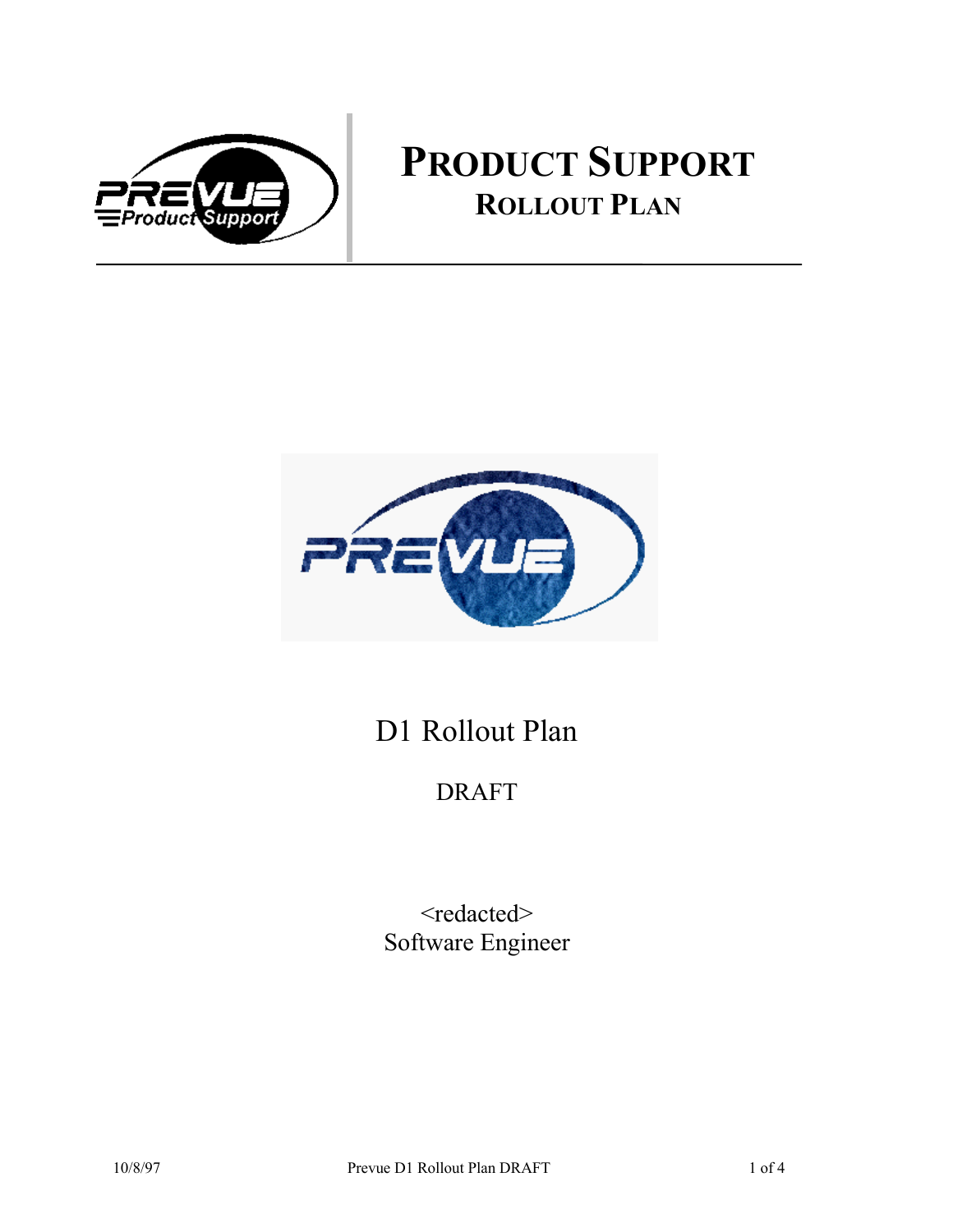### **Overview**

### Resources Needed:

Software from PD 4200 Blank Diskettes (2 per system) 4200 Prevue Diskette Labels Both Disk duplicators Permanent Ink Fine-Tip Markers 2100 Envelopes (cushioned disk mailers) 2100 Mailing Labels Fed-Ex Label Machine 2100 Fed-Ex Envelopes 2100 Fed-Ex Labels 2100 Cover Letters < 263 "Must Upgrade" Notices (If any 1.3 units in field) Work Area (2 tables) 2 Amiga Systems

### Processes:

Acquire Materials Receive software from PD Finalize Masters Test Software Generate System lists, Envelope Labels, File for Fed-Ex Machine Copy Diskettes Customize Diskettes Assemble Mailers Send Packages Send Version Commands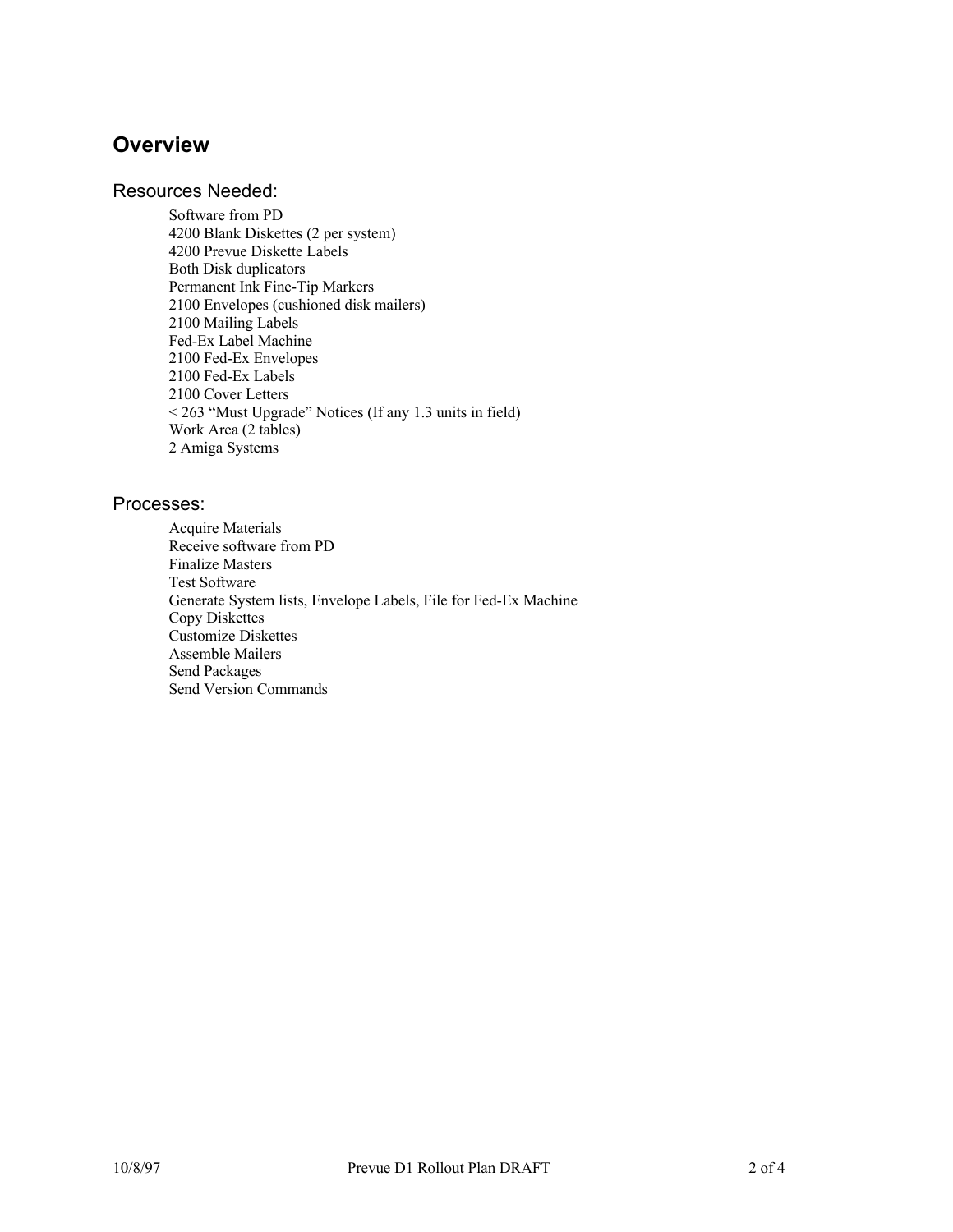|                  | <b>Task</b>                                                                                                                                                                                                                                                                                                                                  | <b>Starting Date</b> | <b>Duration</b> | <b>Ending Date</b> | <b>Person(s) Responsible</b> |
|------------------|----------------------------------------------------------------------------------------------------------------------------------------------------------------------------------------------------------------------------------------------------------------------------------------------------------------------------------------------|----------------------|-----------------|--------------------|------------------------------|
| Acquire Material |                                                                                                                                                                                                                                                                                                                                              |                      |                 |                    |                              |
| Steps:           | 4200 Blank Diskettes<br>4200 Prevue Diskette Labels<br>Permanent Ink Fine-Tip Markers<br>2100 Envelopes (cushioned disk mailers)<br>2100 Mailing Labels<br>Fed-Ex Label Machine<br>2100 Fed-Ex Envelopes<br>2100 Fed-Ex Labels<br>2100 Cover Letters<br>Up to 263 "Must Upgrade" Notices (If any 1.3 units in field)<br>Work Area (2 tables) |                      |                 |                    |                              |

| <b>Task</b>                                                                                                                                                                                                         | <b>Starting Date</b> | <b>Duration</b> | <b>Ending Date</b> | <b>Person(s) Responsible</b> |  |
|---------------------------------------------------------------------------------------------------------------------------------------------------------------------------------------------------------------------|----------------------|-----------------|--------------------|------------------------------|--|
| Receive software from PD                                                                                                                                                                                            |                      |                 | July 15            | $\le$ redacted $\ge$         |  |
| Builds needed:<br>ESO – Domestic Prevue<br>ESQ w/STS – Domestic Prevue with modem<br>PGL - Prevue Guide Laser<br>LGE - Canadian Laser Guide, English<br>LGF – Canadian Laser Guide, French<br>$LGS$ – Prevue Latino |                      |                 |                    |                              |  |
| Builds NOT needed:<br>ESQ 1.3 – Domestic Prevue for 1.3 ROM<br>LGS w/STS – Prevue Latino with modem support<br>LGD - Holland Laser Guide (Dutch)                                                                    |                      |                 |                    |                              |  |

| Task                                              | <b>Starting Date</b> | <b>Duration</b> | <b>Ending Date</b> | Person(s) Responsible |
|---------------------------------------------------|----------------------|-----------------|--------------------|-----------------------|
| <b>Finalize Masters</b>                           | July 15              | day             | July $16$          | $\le$ redacted $\ge$  |
| Verify Graphics<br>Steps:<br>Verify Control Files |                      |                 |                    |                       |

| Task                                     | <b>Starting Date</b> | <b>Duration</b> | <b>Ending Date</b> | Person(s) Responsible |
|------------------------------------------|----------------------|-----------------|--------------------|-----------------------|
| <b>Test Software</b>                     | July $16$            | 2 Weeks         | July 29            | $\le$ redacted $\ge$  |
| See Prevue D Release Test Plan<br>Steps: |                      |                 |                    |                       |

| Task                                     | <b>Starting Date</b> | <b>Duration</b> | <b>Ending Date</b> | <b>Person(s) Responsible</b> |
|------------------------------------------|----------------------|-----------------|--------------------|------------------------------|
| Generate System Lists,<br>Labels & Files | July 28              | Day             | July 29            | $\le$ redacted $\ge$         |